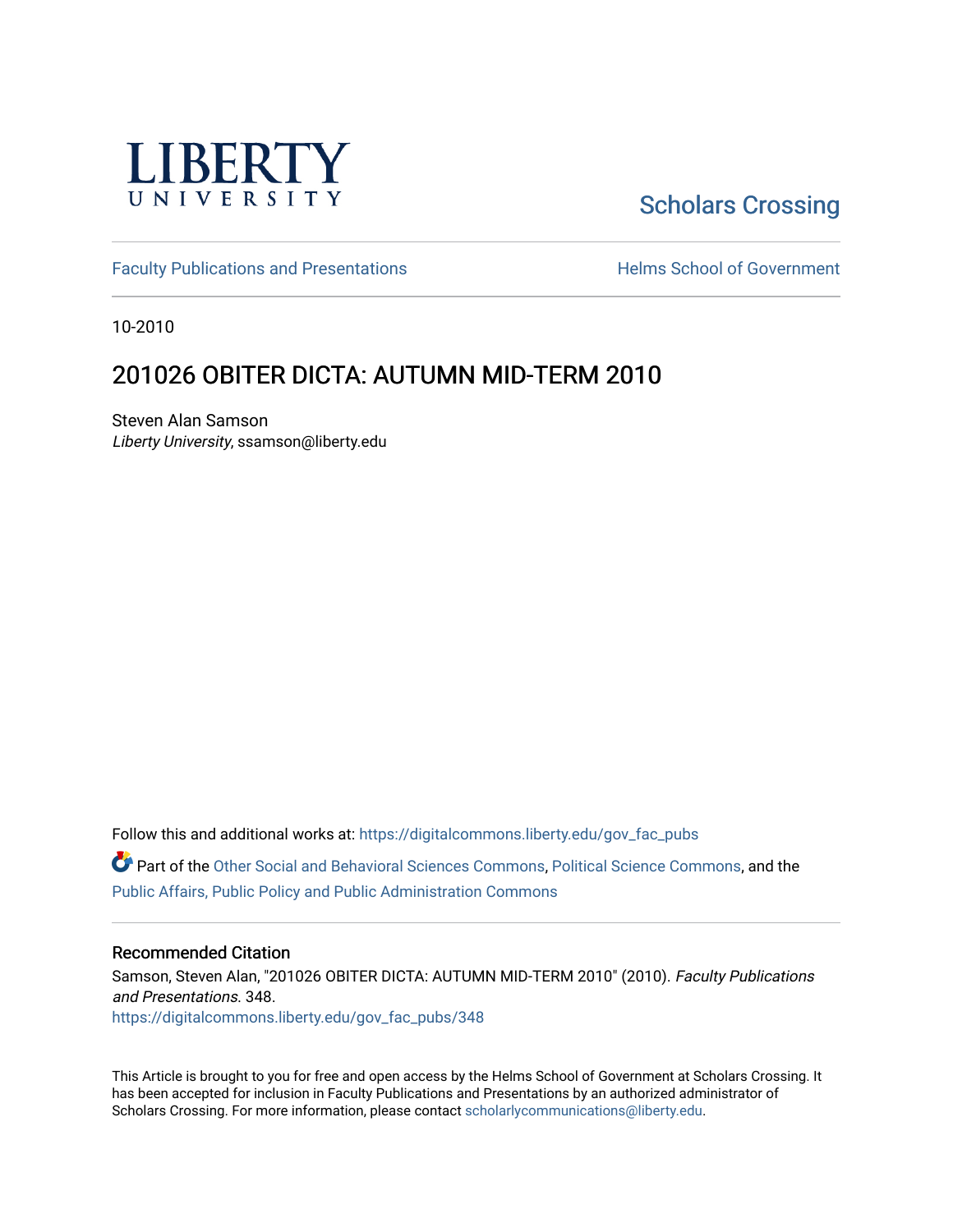## **201026 OBITER DICTA: AUTUMN MID-TERM 2010 Steven Alan Samson**

## **Thursday, October 21, 2010**

<http://online.wsj.com/article/SB10001424052748703794104575546611651621270.html>

The decimation of Eastern Europe under Stalin, Hitler, *et al*.

[http://www.mediaite.com/online/rachel-maddow-gets-in-epic-battle-with-gop](http://www.mediaite.com/online/rachel-maddow-gets-in-epic-battle-with-gop-congressional-candidate-art-robinson/)[congressional-candidate-art-robinson/](http://www.mediaite.com/online/rachel-maddow-gets-in-epic-battle-with-gop-congressional-candidate-art-robinson/)

Here is Rachel Maddow versus my future Oregon congressman, Art Robinson, who has astronauts endorsing him. Art founded a research institute in Cave Junction and had been a research associate of Linus Pauling a long time ago. He developed a home school curriculum (available for \$10 on DVD) for his large family after his wife, who was also a research scientist, suddenly died in the late 1980s. Art coauthored a book with Gary North a few years earlier and, in the 1990s, took over editing Petr Beckmann's *Access to Energy*. He has a great website.

[http://abcnews.go.com/WN/president-bill-clinton-lost-nuclear-codes-office](http://abcnews.go.com/WN/president-bill-clinton-lost-nuclear-codes-office-book/story?id=11930878)[book/story?id=11930878](http://abcnews.go.com/WN/president-bill-clinton-lost-nuclear-codes-office-book/story?id=11930878)

Fun facts: Clinton and Carter both may have lost the nuclear codes.

<http://www.lewrockwell.com/woods/woods156.html>

#### Interposition

[http://www.biblicalstudies.org.uk/article\\_authority\\_logan.html](http://www.biblicalstudies.org.uk/article_authority_logan.html)

Reventlow

[http://news.yahoo.com/s/ap/20101021/ap\\_on\\_el\\_ho/us\\_pelosi\\_s\\_challenger](http://news.yahoo.com/s/ap/20101021/ap_on_el_ho/us_pelosi_s_challenger)

I have news for the California Democratic chairman: The moon is out during the daytime on most days of any given week. Does he really think this improves the odds that Pelosi's opponent will prevail?

#### **Friday 22**

<http://cnsnews.com/news/article/obama-again-omits-endowed-their-creator>

Obama, our editor-in-chief, ungrammatically rewords the Declaration for at least the third time.

<http://www.wnd.com/index.php?pageId=216589>

David Kupelian, who wrote *The Marketing of Evil*, is plugging Art Robinson to fill Oregon's fourth congressional seat, where we own a farm. I have a DVD of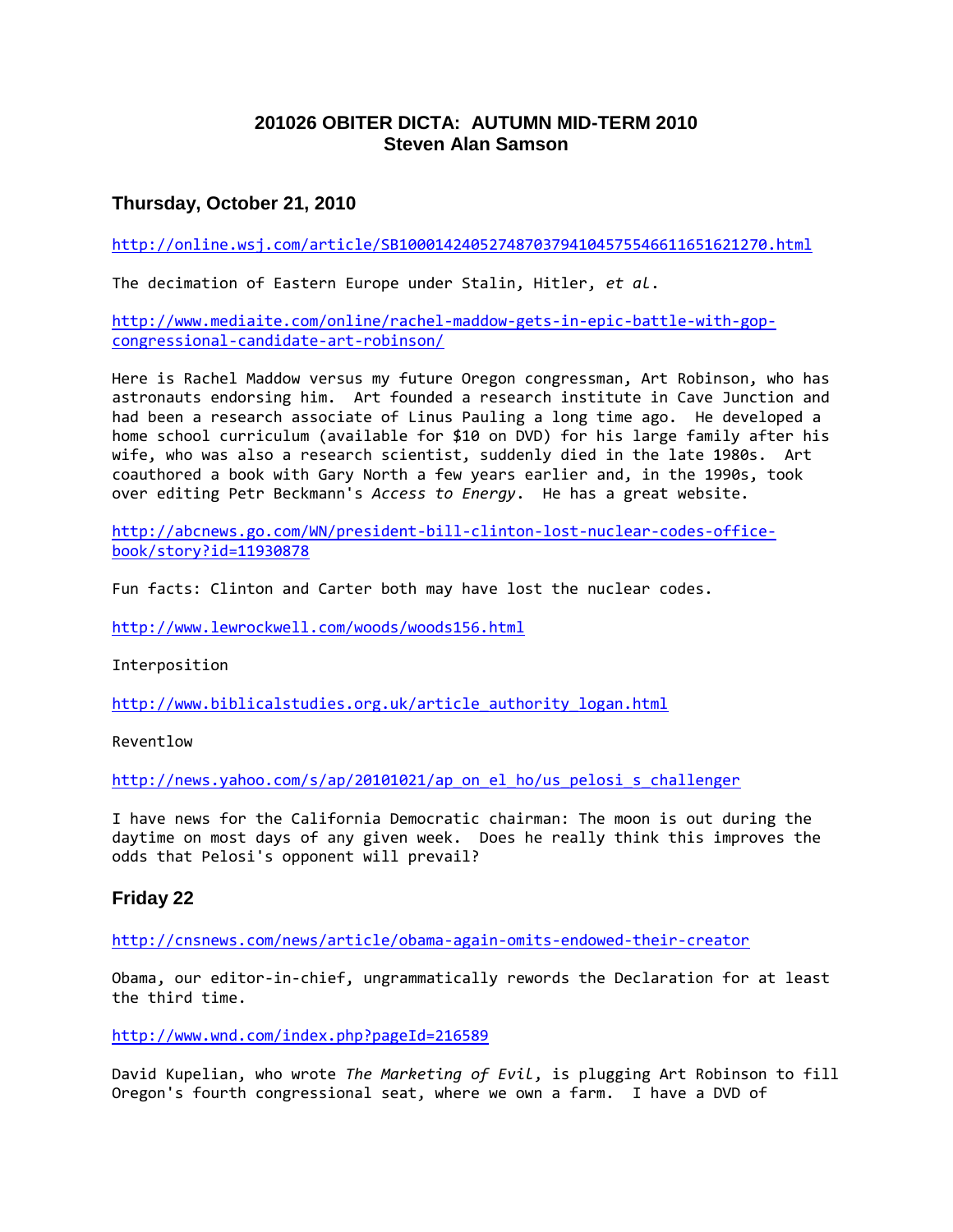Robinson's home school curriculum as well as one of his books. Robinson is a well-established research scientist – a former colleague of Linus Pauling – with endorsements by leading astronauts. I am hoping my neighbors have the good sense to send a citizen-legislator to Congress.

<http://www.azure.org.il/article.php?id=546>

To a Friend:

I read through your table of contents this morning. Here is a review of Eric Nelson's *The Hebrew Republic* by Yoram Hazony. I have just started to read the book. Its principal thesis is that the argument in political theory between liberalism and classical republicanism misses the Bible-centeredness of the seventeenth-century in English political thought. The author attempts to summarize a biblical republicanism that has been largely ignored. A colleague, Gai Ferdon, has done a lot of work in the field. The Shalem Center in Jerusalem is playing a role somewhat similar to that of the Center for the Study of Federalism did in the heyday of the late Daniel Elazar. Donald Lutz was also a part of that effort and has published important works on the American constitutional tradition.

[http://www.nationalreview.com/battle10/250684/hickenlooper-bombshell-colorados](http://www.nationalreview.com/battle10/250684/hickenlooper-bombshell-colorados-backwards-thinking-rural-western-areas-wyomings-led)[backwards-thinking-rural-western-areas-wyomings-led](http://www.nationalreview.com/battle10/250684/hickenlooper-bombshell-colorados-backwards-thinking-rural-western-areas-wyomings-led)

Hizzoner the mayor of Denver is endearing himself to the Rocky Mountain electorate in a now familiar way. As the president himself once remarked about Pennsylvanians: "They get bitter, they cling to guns or religion or antipathy to people who aren't like them or anti-immigrant sentiment or anti-trade sentiment as a way to explain their frustrations."

<http://pajamasmedia.com/blog/senator-maam-gets-zuckered/>

Here is a Hollywood director who really lays his remorse on the line. He is ashamed for having donated money to Barbara Boxer. Read the comments that are linked to the article.

## **Sunday 24**

<http://www.washingtonexaminer.com/local/Daniel-Dreisbach-1301549-105550743.html>

Daniel Dreisbach explains the misrepresentation of the First Amendment implicit in the "separation of church and State" phrase.

#### **Monday 25**

[http://pajamasmedia.com/blog/the-super-la-nina-and-the-coming](http://pajamasmedia.com/blog/the-super-la-nina-and-the-coming-winter/?singlepage=true)[winter/?singlepage=true](http://pajamasmedia.com/blog/the-super-la-nina-and-the-coming-winter/?singlepage=true)

This article suggests that we are in for another very cold winter.

[http://news.yahoo.com/s/ap/20101025/ap\\_on\\_re\\_us/us\\_cyberwarfare\\_manual](http://news.yahoo.com/s/ap/20101025/ap_on_re_us/us_cyberwarfare_manual)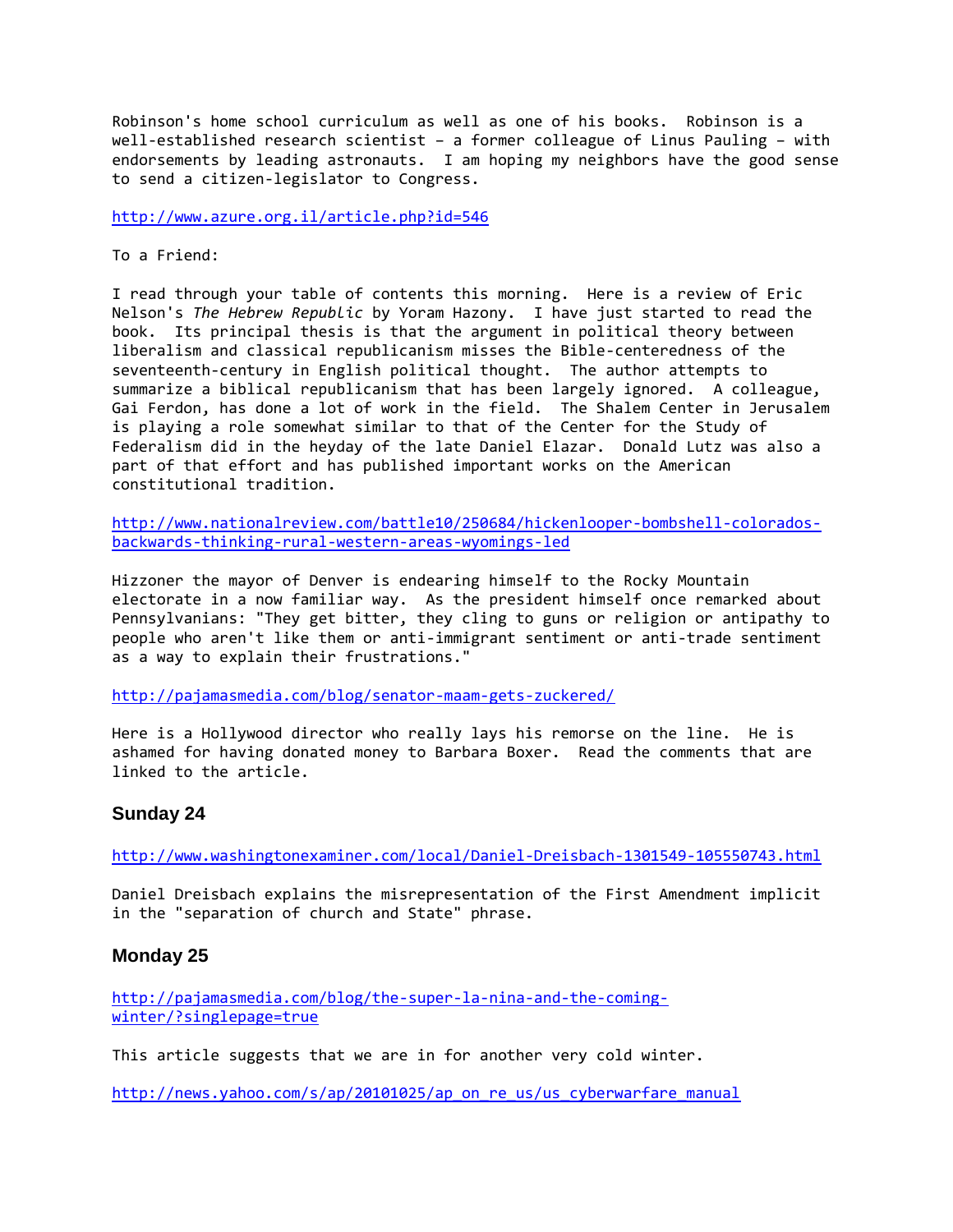Cyberwar manual.

<http://www.guardian.co.uk/world/2010/oct/24/bees-route-finding-problems>

Having a B-brain (as opposed to a P-brain) may be a very good thing.

#### **Tuesday 26**

Note to a Student:

That was very well done. Your speaker, Serge Trifkovic, capsulized so much of my Political Theory course by illustrating the ideological character of what J. Budziszewski calls the "softheadedness" and Roger Scruton calls the culture of repudiation of our political elites: themes that are amplified by Angelo Codevilla in "America's Ruling Elite." The ideology of victimization is the seed that is enabling the Left to erase the West's Christian heritage in the name of humanity, but then finding its own universalism challenged by a far more potent ideology that will seek to establish its own worldwide Ummah as the weaker empire of the Left recedes. Once again, we see the old trick of capturing an institution or clearing its ruins and building a new one in its place. The Ottoman Empire maintained the hollowed-out structures of the Byzantine Empire and replaced its Christian substance with an Islamic sultanate. But I am not convinced that Communism left the Christianity of Eastern Europe unfazed. Roger Scruton suggests otherwise in a recent article.

[http://pajamasmedia.com/rogerlsimon/2010/10/26/foundation-requests-holder](http://pajamasmedia.com/rogerlsimon/2010/10/26/foundation-requests-holder-investigate-boxer/)[investigate-boxer/](http://pajamasmedia.com/rogerlsimon/2010/10/26/foundation-requests-holder-investigate-boxer/)

I enjoyed this little piece that could be entitled "No Ma'am." If you check the letter Senator Boxer signed in which she exonerated Senator Dodd (while rebuking him in the process), you will see that she signed herself as Chairman. I was surprised it was not Chairperson. I hope Californians make her ex-Senator and ex cathedra at the same time.

#### **Wednesday 27**

<http://cnsnews.com/news/article/obama-says-creator-citing-declaration-in>

The president has just gotten "religion" on the phrasing of the Declaration.

#### **Thursday 28**

Concerning a memorial plaque:

Thank you for your note. I was Dr. Rozek's student from the time I was a sophomore in 1967 until I finished my master's thesis in 1974. My father, Elmer Samson, who was with the FBI, urged me to study under him. It took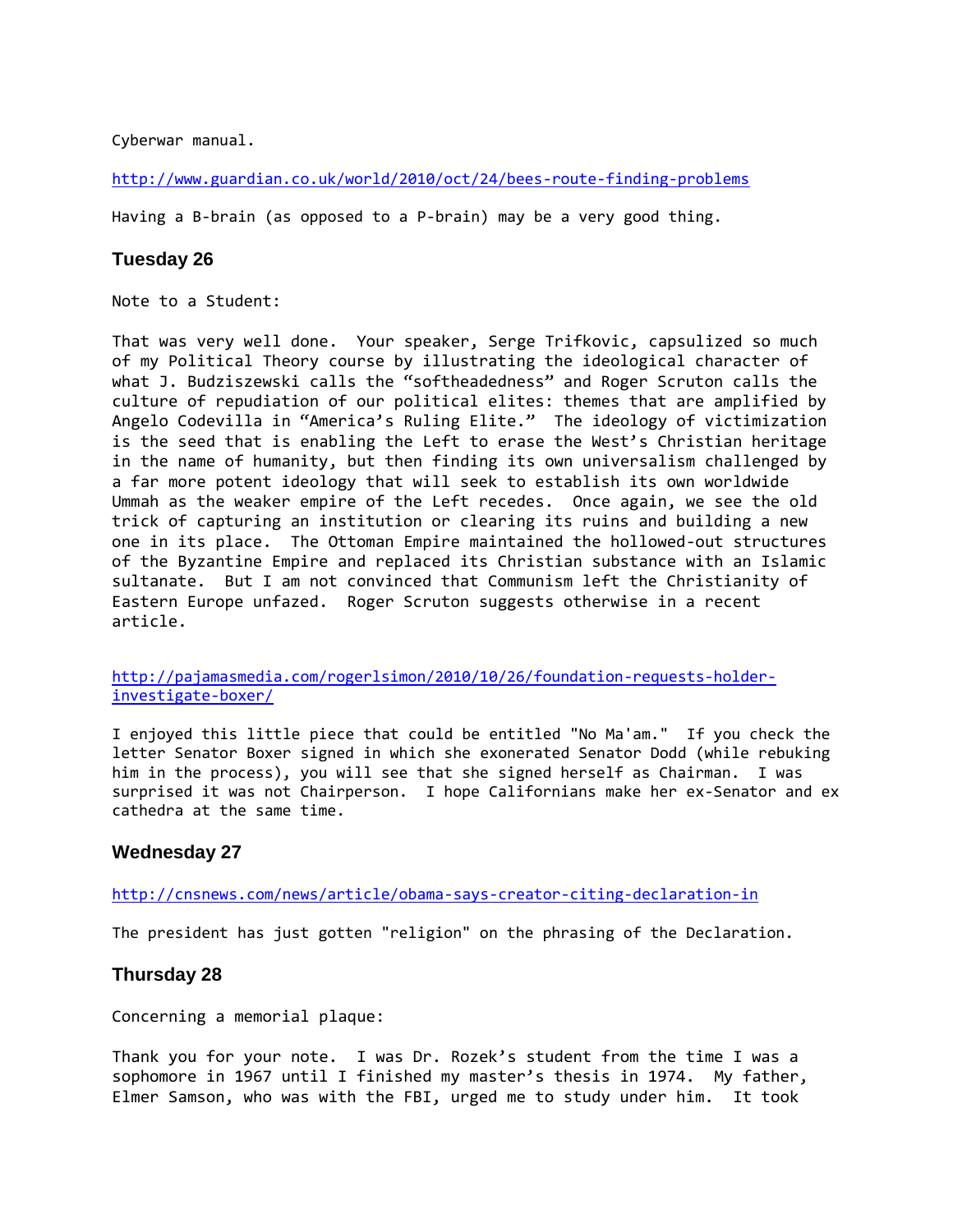time to develop an ear for hearing him but I have never regretted my father's advice. I kept in touch with Dr. Rozek over the years and often visited his office or attended the summer institute. I last saw him in person on my last visit to Boulder about four years ago.

Here is the dedication I placed in my political theory reader/workbook.

#### **DEDICATION**

To Edward J. Rozek—

Embattled fighter for free men, free society, And the free university against fascism, Communism, and totalitarian liberalism

-- From the dedication page in Sidney Hook, *Academic Freedom and Academic Anarchy*. New York: Delta, 1971.

And to many other friends and teachers, samples of whose work appear in the pages

I would not contribute a penny to the school, but I am happy to honor my teacher this way, as I have sought to do in some of my articles. I assume that the bust will be firmly and permanently embedded into the wall at Hellems Hall. I can only recall how, when the Civil War broke out, the bust of Francis Lieber at what is now the University of South Carolina was defenestrated by some of the students. Given the reign of the exclusivistic inclusivism of today's PC (a variety of Rousseau's general will and Scruton's culture of repudiation), I would want that bust to be as well-anchored and granite-solid as the man himself and as difficult to pry loose from the wall as Dr. Rozek was inseparable from his principles.

Addendum:

I did not know he had an office in Hellems. We had classes there. I like the idea of Edward haunting the hallowed halls of Sleepy Hellems. Russell Kirk, with whom the Samson clan stayed frequently, told very good ghost stories. His bestselling book was actually *The Old House of Fear*, not *The Conservative Mind*. I am sure he would be happy to see a bit of that spirit bequeathed to a corner of the Boulder campus.

I believe it may have been Jesse Helms himself who told me that he once had his entire staff read one of Edward's articles that had criticized Henry Kissinger.

#### **Friday 29**

<http://www.roanoke.com/news/roanoke/wb/265573>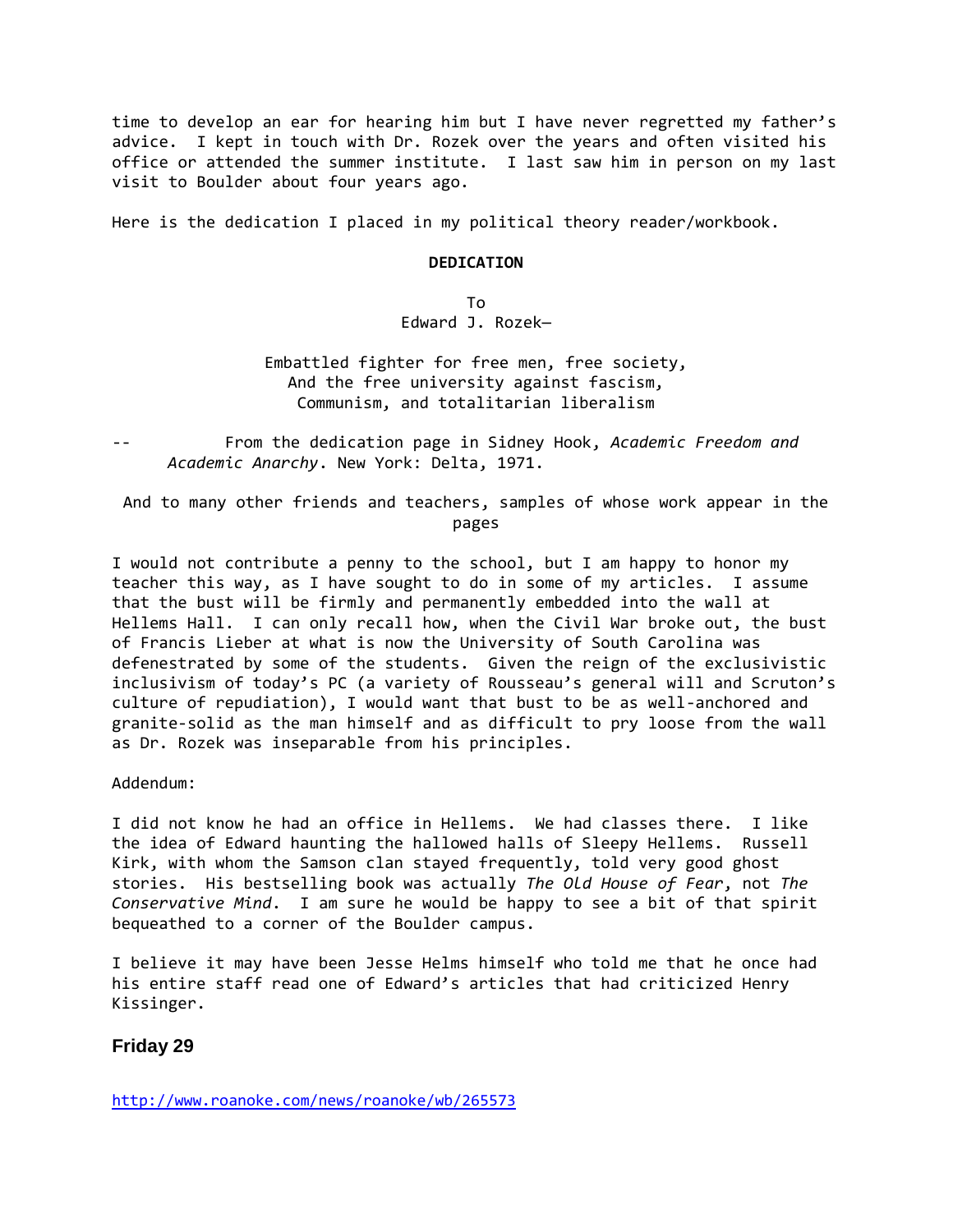This is the last straw as far as air travel is concerned. It is time for the public to take action. Start profiling terrorists, just like the Israelis. Patting down granny just doesn't cut it.

#### **Saturday 30**

[http://www.washingtonexaminer.com/opinion/Send-Biden-back-to-history-class-](http://www.washingtonexaminer.com/opinion/Send-Biden-back-to-history-class-1366991-106146918.html)[1366991-106146918.html](http://www.washingtonexaminer.com/opinion/Send-Biden-back-to-history-class-1366991-106146918.html)

Our history textbooks do a poor job of conveying the truth about American free enterprise. Instead, the intellectual diet of our students today consists of carbohydrate-rich doses of political correctness from the late Howard Zinn & Co. As a young adjunct political science instructor at one Oregon community college in the late 1970s, I cut my teeth on the socialist revolutionary fare required by the only full-time faculty member, someone who deviated not a whit from the standard New Left orthodoxy. It is time to recapture the robes of authority in academe and once again tell the unrevised standard version of the story that inspired past generations of Americans.

[http://www.washingtonexaminer.com/opinion/blogs/beltway-confidential/rally-to](http://www.washingtonexaminer.com/opinion/blogs/beltway-confidential/rally-to-resore-sanity-pledges-to-strictly-prohibit-filming-at-national-mall-106355893.html)[resore-sanity-pledges-to-strictly-prohibit-filming-at-national-mall-](http://www.washingtonexaminer.com/opinion/blogs/beltway-confidential/rally-to-resore-sanity-pledges-to-strictly-prohibit-filming-at-national-mall-106355893.html)[106355893.html](http://www.washingtonexaminer.com/opinion/blogs/beltway-confidential/rally-to-resore-sanity-pledges-to-strictly-prohibit-filming-at-national-mall-106355893.html)

Comedy Central believes in freedom of the press on the National Mall but only for itself. Perhaps a douse of cold water from the Tidal Basin is in order.

#### **Monday, November 1**

[http://works.bepress.com/steven\\_samson/4/](http://works.bepress.com/steven_samson/4/)

Five of Rushdoony's inescapable concepts, including liability, are discussed in the appendix. Roger Schultz had me publish what were originally two lectures as a single article.

<http://shine.yahoo.com/channel/food/whatsfordinner/>

Recipes.

[http://www.nationalreview.com/the-feed/251805/we-were-lucky-continued-bombs-big](http://www.nationalreview.com/the-feed/251805/we-were-lucky-continued-bombs-big-enough-down-planes)[enough-down-planes](http://www.nationalreview.com/the-feed/251805/we-were-lucky-continued-bombs-big-enough-down-planes)

There was enough PETN aboard one plane to bring down 50.

#### **Tuesday 2**

<http://www.debka.com/article/9118/>

Lebanon may be facing an imminent coup threat.

[http://www.weeklystandard.com/articles/they-hate-our-guts\\_511739.html](http://www.weeklystandard.com/articles/they-hate-our-guts_511739.html)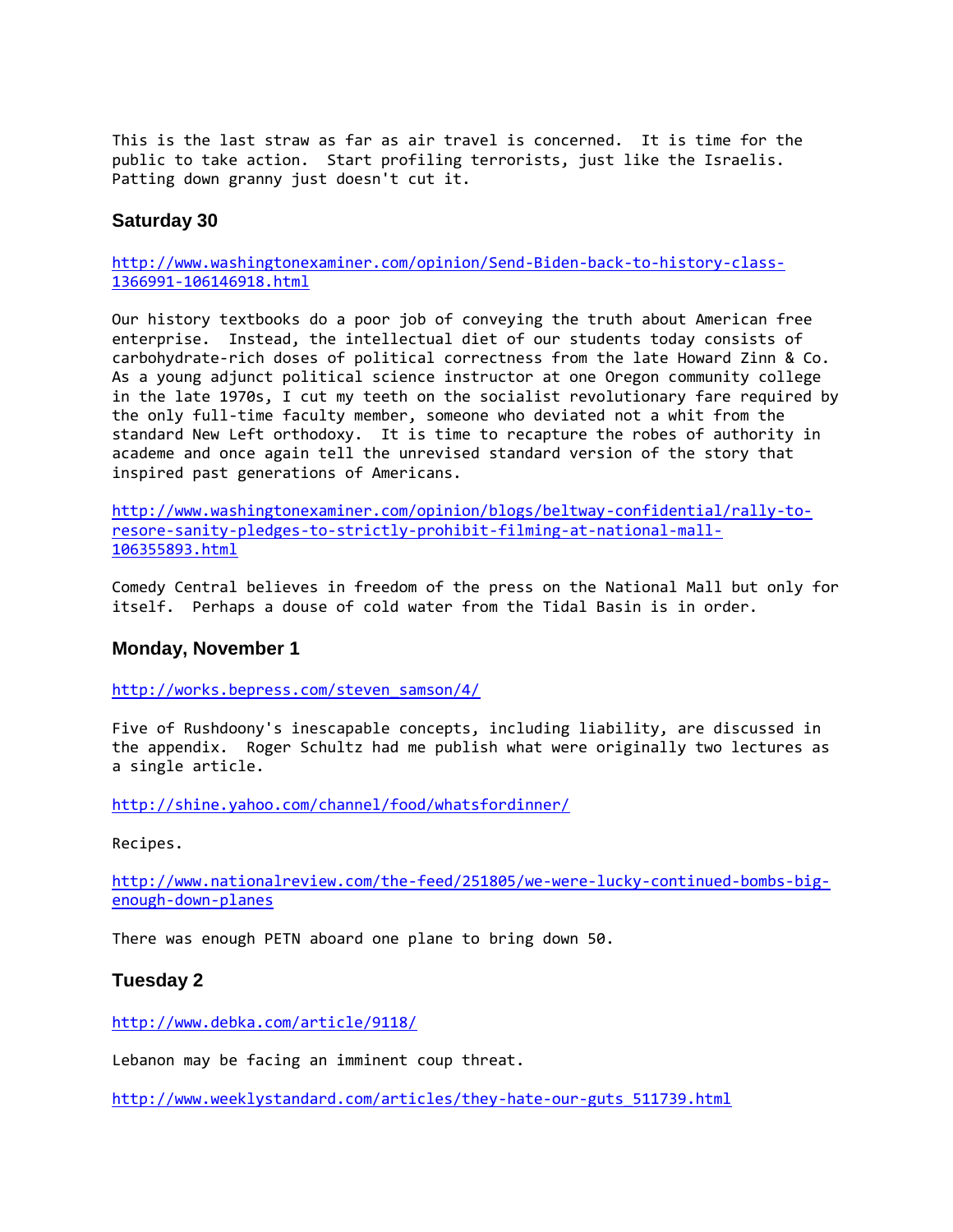Here is P. J. O'Rourke's version of Yankee Doodle or Harald Saeverud's Ballad of Revolt. It is time for the villagers to pick up their pitchforks.

http://www.americanthinker.com/blog/2010/11/the five stages of democratic.html

The Five Stages of Democratic Grief.

[http://www.americanthinker.com/blog/2010/11/one\\_ring\\_to\\_rule\\_them\\_all.html](http://www.americanthinker.com/blog/2010/11/one_ring_to_rule_them_all.html)

The American people as Frodo Baggins on a quest to destroy the Ring of Power.

#### **Thursday 4**

[http://news.yahoo.com/s/ap/20101104/ap\\_on\\_re\\_eu/mail\\_bombs](http://news.yahoo.com/s/ap/20101104/ap_on_re_eu/mail_bombs)

Character of the mail bombs.

To a former student:

I'm sure you have your hands full with Brussels, which is only slightly further from London than DC is from Lynchburg. Hopefully all the suds from the postelection celebrations will scrub up the DC Tidal Basin and make it slightly less toxic for a while. If we get the formula right, I'll have to send along a bottle for the common good.

The candidate I supported in my home district in Oregon, Dr. Art Robinson, didn't make it, but he plans to run again. One of our former students has now gone to work for Ron Paul. Eric Cantor is seeking to become House majority leader.

[http://www.newsrealblog.com/2010/11/04/lifestyles-of-the-rich-and-famous-obamas](http://www.newsrealblog.com/2010/11/04/lifestyles-of-the-rich-and-famous-obamas-billion-dollar-trip-raises-the-bar-of-government-excess/)[billion-dollar-trip-raises-the-bar-of-government-excess/](http://www.newsrealblog.com/2010/11/04/lifestyles-of-the-rich-and-famous-obamas-billion-dollar-trip-raises-the-bar-of-government-excess/)

Let them eat cake. It's cheaper.

<http://www.debka.com/article/9124/>

This one is worth reading in full to fully appreciate some of the ironies. The Israelis seem to know their enemy quite well.

#### **Friday 5**

<http://visiontoamerica.org/story/cair-sues-oklahoma-for-banning-islamic-law.html>

CAIR draws a line in the sand over the ballot measure that bans Shania in Oklahoma. In the future we may end up adding green states to the present division between red and blue ones. Somehow I expect that the new trend will start with some of the blue ones that are turning yellow.

#### **Saturday 6**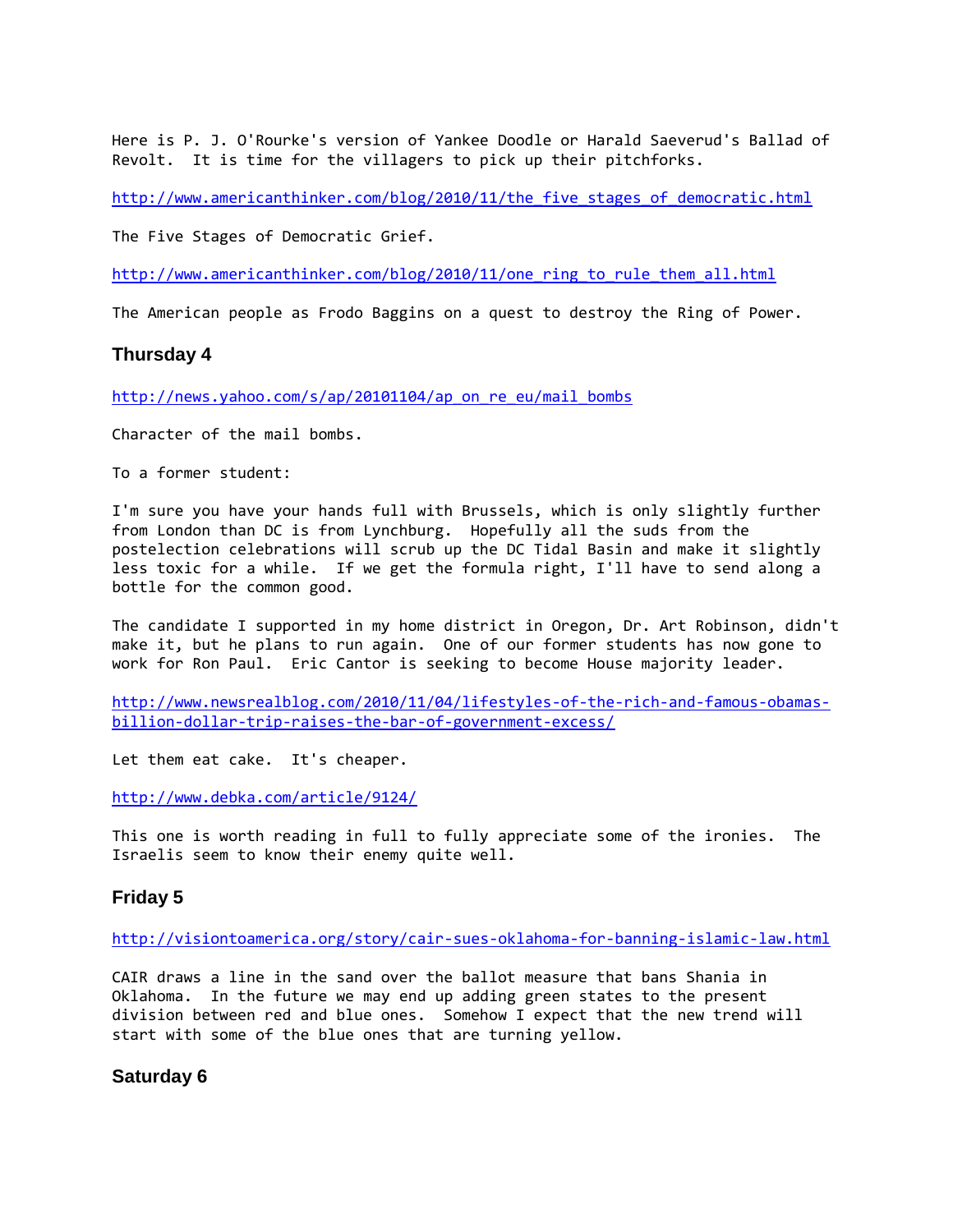<http://pajamasmedia.com/blog/why-angle-lost/?singlepage=true>

Postmortem campaign advice for Sharron Angle.

[http://pajamasmedia.com/blog/if-al-gores-chicago-climate-exchange-suffers-total](http://pajamasmedia.com/blog/if-al-gores-chicago-climate-exchange-suffers-total-failure-does-the-msm-make-a-sound/?singlepage=true)[failure-does-the-msm-make-a-sound/?singlepage=true](http://pajamasmedia.com/blog/if-al-gores-chicago-climate-exchange-suffers-total-failure-does-the-msm-make-a-sound/?singlepage=true)

The Chicago Climate Exchange for trading carbon credits has closed. Coupled with last December's failure of the Copenhagen climate summit, let us hope that cap and trade withers away along with its chief object: global governance.

[http://www.americanthinker.com/2010/11/ripping\\_the\\_usa\\_revising\\_histo.html](http://www.americanthinker.com/2010/11/ripping_the_usa_revising_histo.html)

Here is a description of NEH grant-funded WWII revisionism run amok. It is an example of the "culture of repudiation" in action. Such historical defamations are rewriting the history taught in our schools and tipping the scales against "truth, justice, and the American way," as the earlier, politically incorrect Superman used to put it. Right-thinking people should never let such screeds go unanswered or unpunished. To appreciate the harm they can do, we should keep in mind the line from *The Man Who Shot Liberty Valance*: "When the legend becomes fact, print the legend." For the last few decades I have worked to rescue a lot of historical information that has been dumped down the memory hole or discredited by invidious associations.

<http://www.lil-abner.com/cappbio.html>

To a family member:

This piece on Al Capp (see the waiter cartoon near the bottom of the article) reminded me of your use of the Yiddish "schnozzle" last night. With a few exceptions, notably *The Far Side* and *Calvin and Hobbes*, syndicated newspaper cartoons seem to have been going downhill since his day – certainly that is true of most of the ones I see in the *Washington Post*.

#### **Sunday 7**

[http://pajamasmedia.com/eddriscoll/2010/11/06/follow-the](http://pajamasmedia.com/eddriscoll/2010/11/06/follow-the-truthiness/?singlepage=true)[truthiness/?singlepage=true](http://pajamasmedia.com/eddriscoll/2010/11/06/follow-the-truthiness/?singlepage=true)

To an adjunct colleague:

Ed Driscoll provides a series of illustrations of Hollywood's and the press's penchant for following the counsel of the editor in *The Man Who Shot Liberty Valance*: "When the legend becomes fact, print the legend."

I will have to order a copy of Sarah Palin's new book. It is remarkable how many interesting books have been coming out lately, including political books like the new one by Rep. Devin Nunes of California's Central Valley. I am reading Angelo Codevilla's A *Student's Guide to International Relations*, which I plan to use in International Relations starting next term. I already use his piece on America's ruling elite. Then there is *10 Books Every Conservative Must Read*, which is likewise a collateral reading this term and which may be required next year in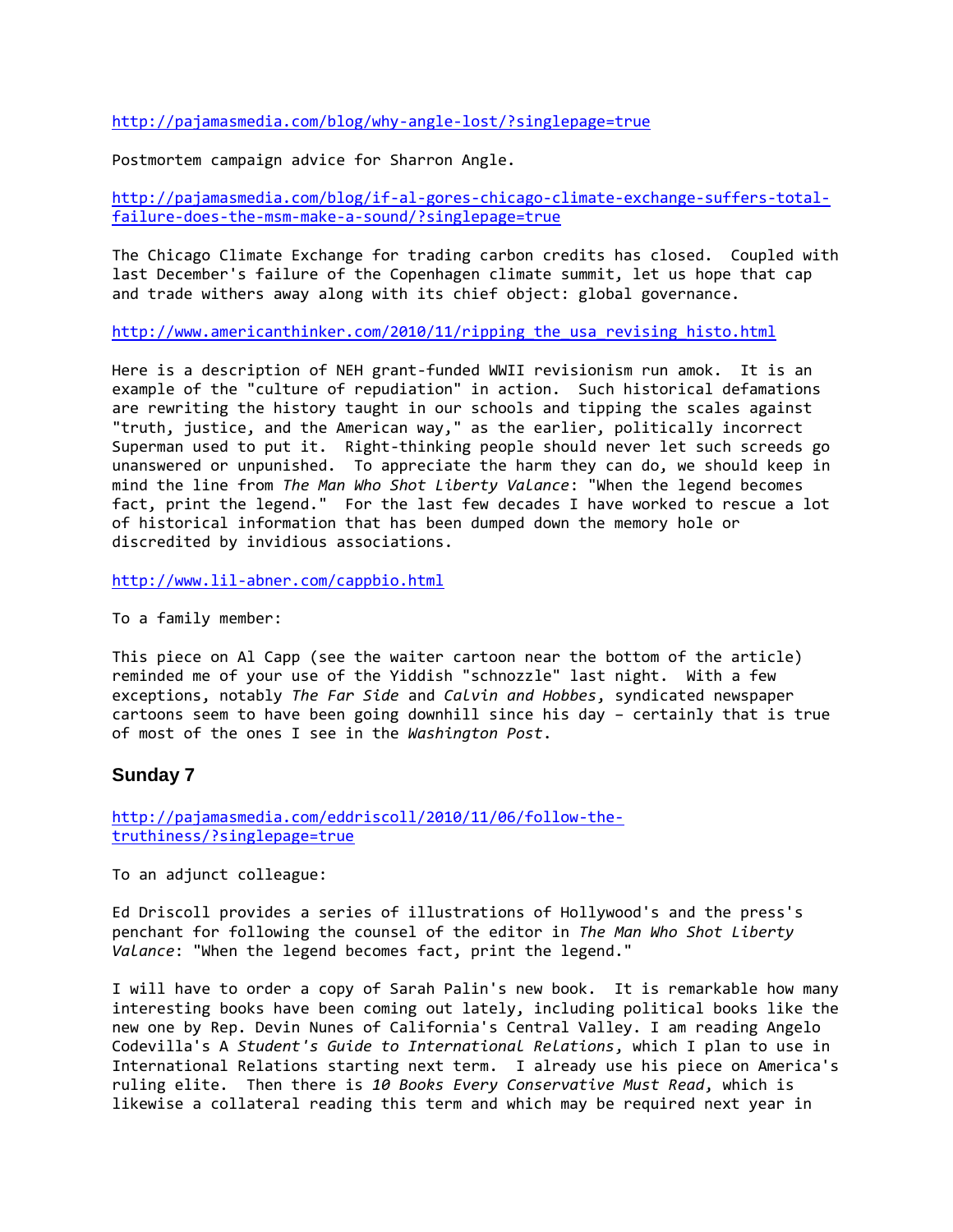Political Theory. John Bolton's broadside on national sovereignty is very popular with the students. I have also started reading Charles Hill's *Grand Strategies* and Roger Scruton's *The Uses of Pessimism*, which, like J. Budziszewski's *The Revenge of Conscience*, pokes holes in a number of philosophical/political fallacies.

#### **Tuesday 9**

To a colleague:

Mussorgsky is always a delight. I wish he had produced more. Like Borodin, his friends (particularly Rimsky-Korsakov) had to complete much of his work. have a recording of Boris Godunov. There is one other recording of the coronation scene with the bells that I would love to find someday. Alexander Glazunov carried that tradition forward by bringing Tchaikovsky into the mix. But the pieces that often swirl through my mind's ear lately are my new recording of William Walton's first symphony and Joachim Raff's fourth. Raff is unjustly neglected.

## **Friday 12**

[http://www.newyorker.com/online/blogs/books/2009/09/people-politics-and-fatal](http://www.newyorker.com/online/blogs/books/2009/09/people-politics-and-fatal-promises.html)[promises.html](http://www.newyorker.com/online/blogs/books/2009/09/people-politics-and-fatal-promises.html)

I listened to the Diane Rehm Show on NPR this week that featured an interview with Deborah Cadbury on her new book *The Chocolate Wars*, which highlights her Quaker family's role in the industry. She is also a filmmaker who has done work on child trafficking, something she also addresses in her new book. I will plan to get it for Sally, who also listened to the interview as she was running errands.

## **Saturday 13**

[http://www.americanthinker.com/blog/2010/11/a\\_ray\\_of\\_hope\\_for\\_the\\_grand\\_ex.html](http://www.americanthinker.com/blog/2010/11/a_ray_of_hope_for_the_grand_ex.html)

This short piece is to the point. We have come close to losing America and the danger remains grave. Now the heavy lifting begins. We consented to having a ring put into our collective nose and for too long have been led around by our masters. Let us remember November 2 as the first in a series of shots. May they be heard around the world.

Yesterday I listened to a series of talks by Dean Gotcher (pronounced with a long o) about the nature of our ethical and ideological confusions. In fact, he hit the Marxist dialectic on the head: covenant (thesis), confusion (antithesis), consensus (synthesis). We see it in Bloom's *Taxonomy of Educational Objectives*, which I had to learn in teacher's college almost 35 years ago and which has turned the American educational system systematically into a "change agent." As a consequence, we have been captivated by the Transformational Marxism of the Fabians, the Frankfurt School, and Antonio Gramsci.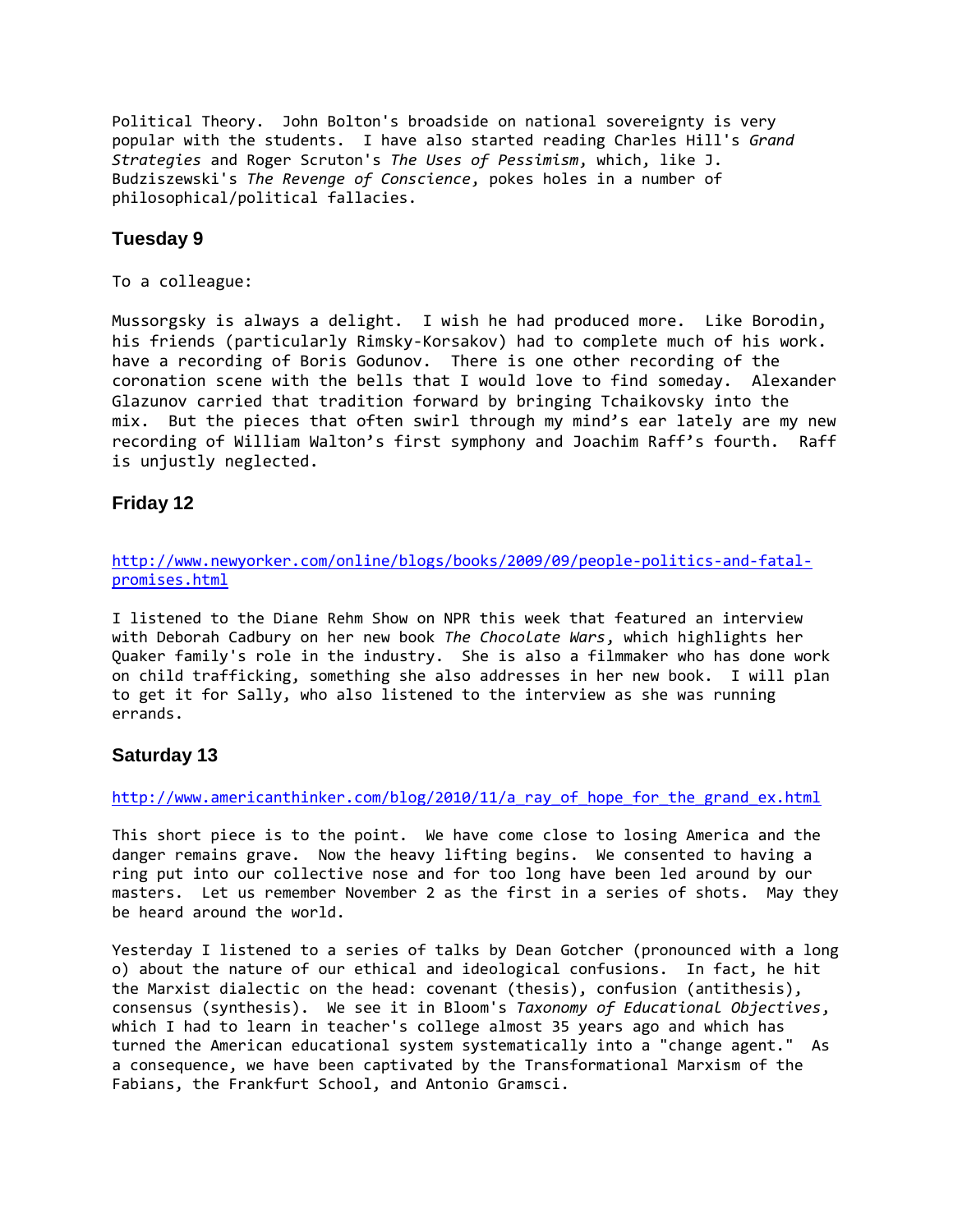It is time to reverse course from a consensus that has bankrupted the state. I showed Gotcher Ralph de Toledano's *Cry Havoc*! I also introduced him to Rene Girard's concept of mimetic desire, which like Gotcher's model acknowledges that we are guided by what brings us pleasure. Indeed, it has been detached from the authority structures that enable us to become self-disciplined and attached to what Freud called "polymorphous perversity," which has promoted the infantilization of our culture. As David Kupelian makes clear in *The Marketing of Evil*, such psychological manipulations are what has made enablers and accomplices of all of us, converting us from a free people into sheeple. It is time to break Circe's spell.

#### **Tuesday 16**

#### <http://www.nationalreview.com/articles/print/253319>

The Tale of Two Congresses may have a happier ending on the second telling but the new Republican majority must resist the "pork and incumbency" that ended its sway in 2006. The Fed's quantitative easing (printing new money) promises little relief and will probably result in a wild ride once the house of cards starts to cascade. Will the dollar survive the whiplash? The chief political question is whether the next downturn will hit before or after 2012. But whether or not a Republican wins the presidency, a halfway decent Republican showing in the next election may result in a Republican majority in the Senate, too, given that all of these first term Democrats will have to justify their tenures without an unpopular president to blame. It will be even harder for them if the unpopular president is one of their own.

#### **Thursday 18**

To a former student:

During the past week we have had several speakers at the Helms School and the law school. One of them, from the Intrepid Group, gave a distillation of Salafism and its spread in the United States since the 1960s.

I am considering Daniel Hannan's *The New Road to Serfdom* for Politics of Europe in the Spring. I may give the students a choice between Hannan and Walter Laqueur's *The Last Days of Europe*, which I have used for the last couple of years. I will be adding Angelo Codevilla's tough-minded *Student's Guide to International Relations* for GOVT 340 and have been reading Charles Hill's *Grand Strategies*.

One of my colleagues did her doctoral research at Cambridge on the Biblical republican tradition during the English Civil War and interregnum. I now have it sitting on my desk, along with several books on that tradition. So many books, so little time.

BTW, a friend, who is president of Whitefield Seminary, is considering taking a doctorate at St. Andrews, something I have considered doing for many years. That is where Russell Kirk earned his D. Litt. Now that Sarah is